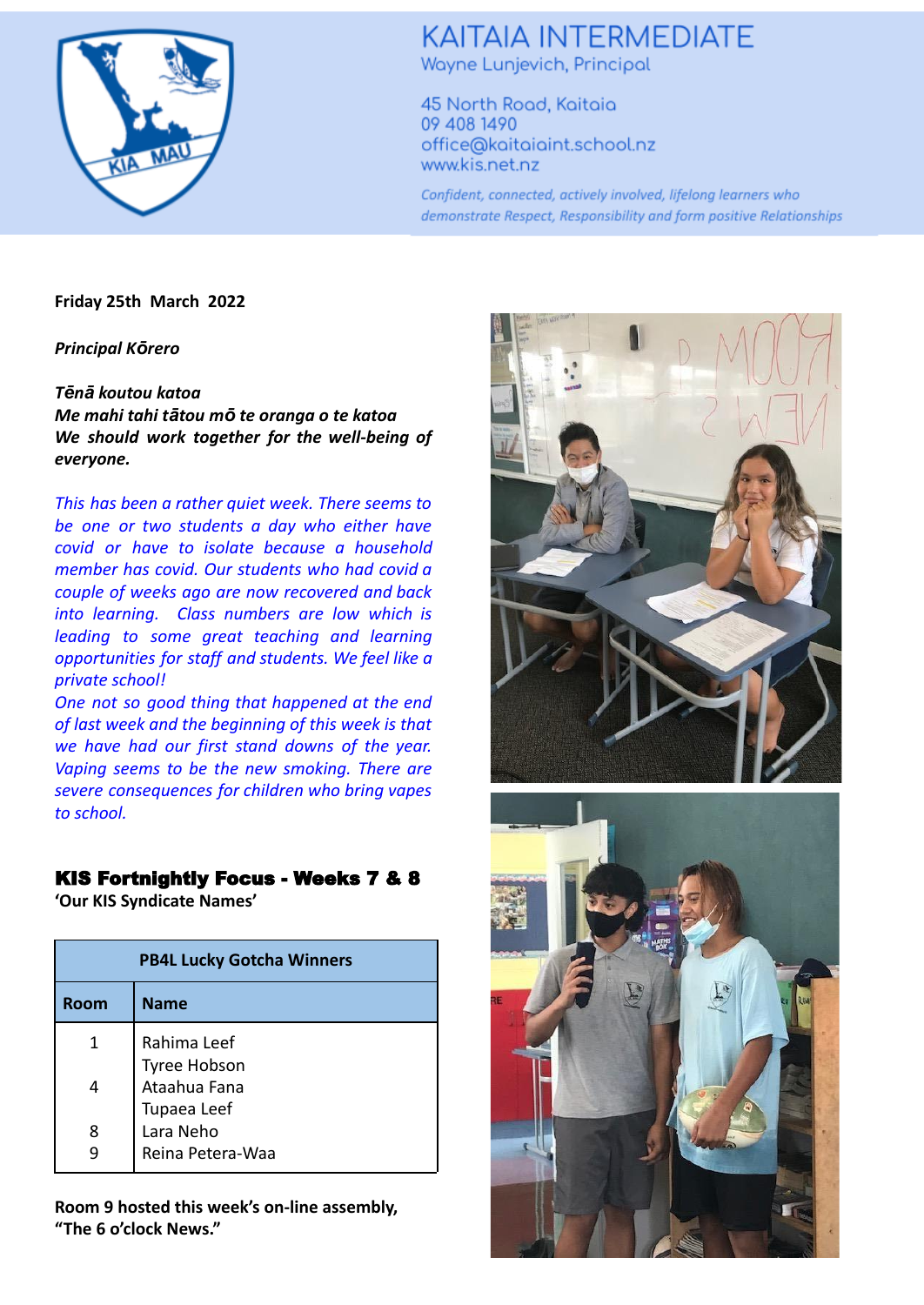



## **Important Dates to Remember**

| $\vert$ April 13<br>April 14 | Last Day of Term for Students<br>Teacher Only Day (First Aid<br>Training for Staff) |
|------------------------------|-------------------------------------------------------------------------------------|
|------------------------------|-------------------------------------------------------------------------------------|

allanah Que

*Allanah Quinn* **Acting Principal**

# Community Notices

*Pirates Rugby Under 13s training Every Wednesday at the Pirates Club 4pm till 5.30pm Fb: Kaitaia Pirates rfc for information Contact Kelly 021730595 Please bring own water bottle and shoes/boots*

# **NEXT CHAPTER PARENTING Offering** The PARENT SURVIVAL KIT **PARENTING COURSE**



- Do you find yourself yelling at ¥ your child more often than laughing with your child
- Do you feel you have lost touch with your child
- Do you feel frustrated and find yourself saying the same things over and over again with no result

#### **TOPICS COVERED**

| <b>COMMUNICATION</b><br><b>EMPATHY</b>     | <b>CHOICES/CONSEQUENCES</b><br><b>SIBLING RIVALRY</b>            | <b>COMPLIANCE</b><br><b>TEENAGERS AND BOUNDARIES</b> |
|--------------------------------------------|------------------------------------------------------------------|------------------------------------------------------|
| <b>SETTING LIMITS</b><br>PERSONALITY TYPES | <b>TIME IN</b><br><b>PAUSE</b><br><b>PRAISE VS ENCOURAGEMENT</b> | ARE YOU DOING TOO MUCH<br><b>QUALITY TIME</b>        |
|                                            |                                                                  | Via <b>CD</b> ZOOM                                   |
| <b>IDEAL FOR</b>                           |                                                                  |                                                      |
| <b>GROUPS</b>                              |                                                                  | <b>f: NEXT CHAPTER PARENTING</b>                     |
| <b>INDIVIDUALS OR</b>                      |                                                                  | www.nextchapter parenting.co.nz                      |
| <b>A BUNCH OF</b>                          |                                                                  | E: brigid@nextchapterparenting.co.n                  |
|                                            |                                                                  | M: 0221087214                                        |
| <b>FRIIENDS</b>                            |                                                                  |                                                      |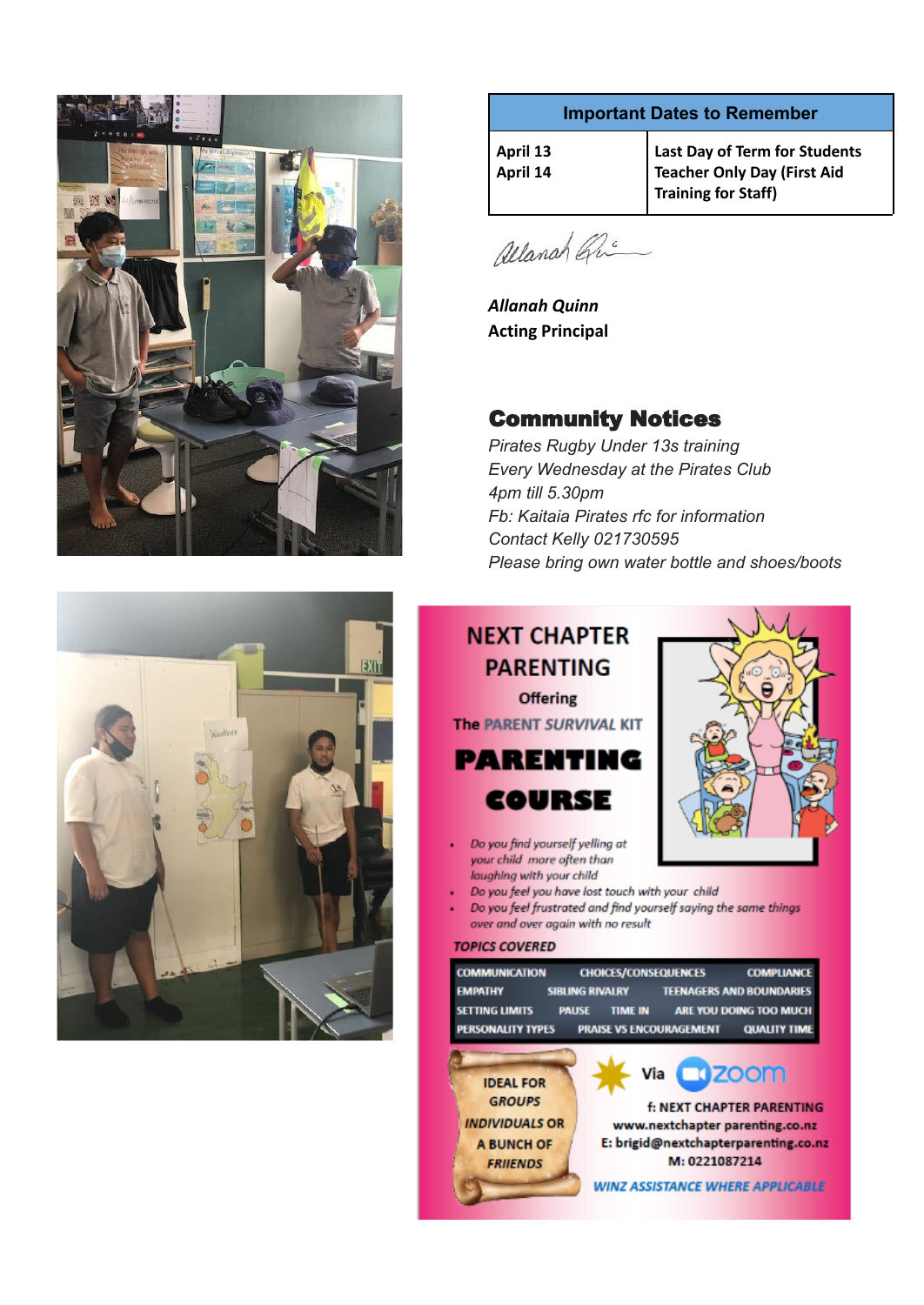

## **Boarding Scholarships for Tibbs House**

There are three special boarding scholarships to Auckland Grammar School that may be of great benefit to any Year 8 boy for 2023.

### **The Cooper-Connell Scholarship**

The Cooper-Connell Scholarship was established in memory of Sir Henry Cooper, who came to Grammar from Waiuku on a scholarship and went on to become one of the School's greatest headmasters.

This boarding scholarship covers half of the annual boarding fees and is designed for exceptional young men with "the potential to achieve excellence in academic endeavours, allied with participation in sporting and cultural activities".

#### **Sports Scholarship**

Tibbs House also offers a small number of sporting scholarships to outstanding candidates who will fit the special and unique culture and character of Auckland Grammar School.

We welcome candidates from any sport but every candidate, along with their application, must provide video footage of their performance in their chosen

sport(s) along with any written references from coaches and/or administrators.

#### **The Sir John Buchanan Scholarship**

We are very fortunate to again be able to offer the Sir John Buchanan Scholarship in 2023 to an outstanding student from the South Auckland region. Generously established by Auckland Grammar Old Boy Sir John Buchanan '56, in recognition of the role that the School played in his development during his secondary school years, this boarding scholarship is designed to give young men who live out of zone the opportunity to attend one of the country's leading secondary schools.

The successful applicant will preferably live in the South Auckland region where Sir John himself grew up, and will be an outstanding student, a role model and future potential leader. He will be eligible for a full five-year boarding scholarship to the School's boarding house, Tibbs House, worth up to \$15,000 per annum.

Applications by letter are due by Friday 29 April 2022.

If you have any further questions regarding these scholarships, please do not hesitate to get in touch with Director of Boarding Mr Frank Haszard via email at **f.haszard@ags.school.nz** or phone 09 623 5432.

Wolcum

Tim O'Connor

**Headmaster**